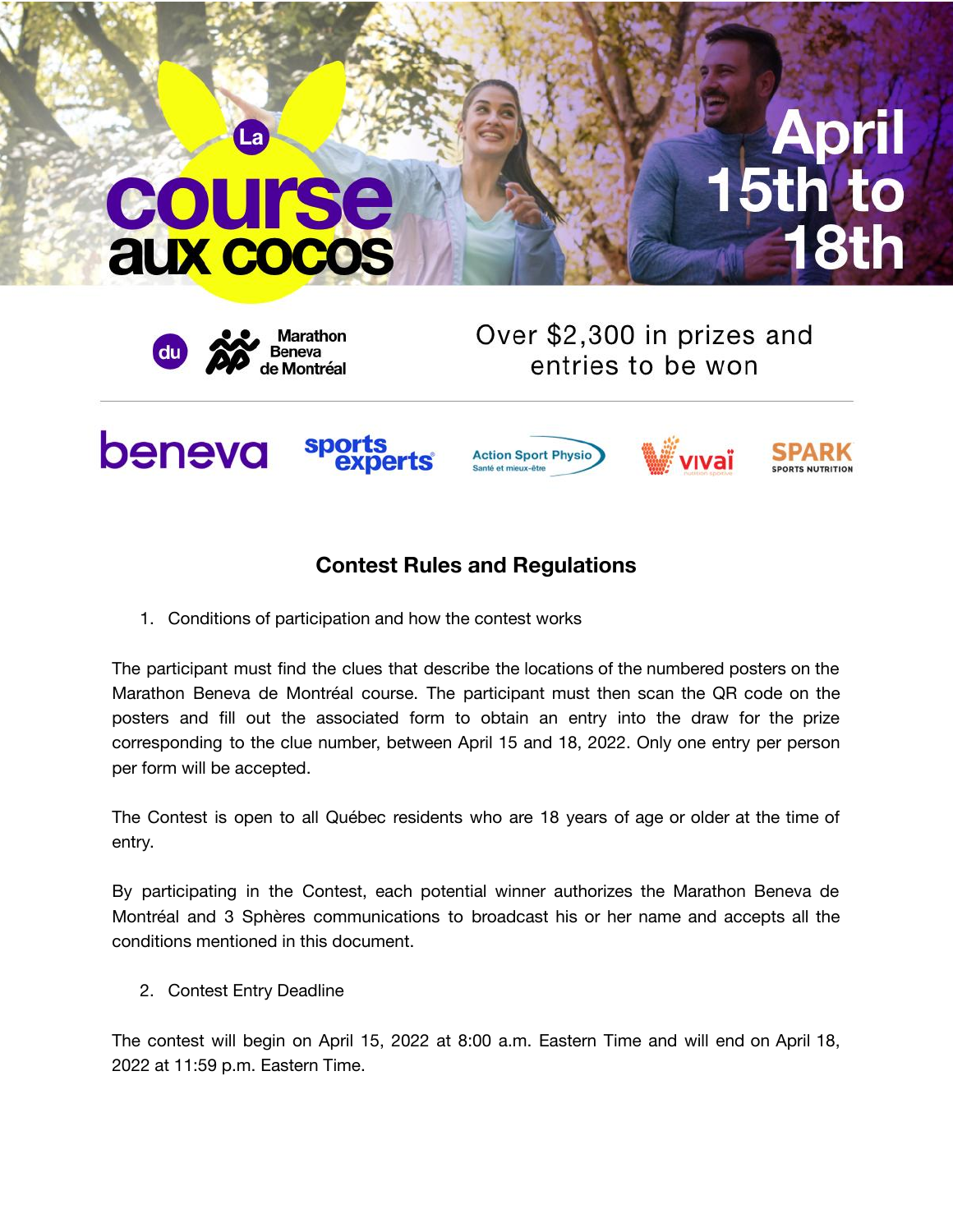Entrants will have 4 hours after a clue is revealed to find the location of theposter, scan the QR code and complete the entry form to be eligible for the corresponding prize drawing.

3. Method of awarding prizes

Winners will be randomly drawn from all participants who meet the eligibility criteria for each of the 9 contest prizes and will be contacted by email. Prizes will be mailed to the winners free of charge using the information collected via the registration form.

- 4. Detailed description of the prizes offered and the value of each
- Sports Experts gift certificate valued at \$100
- Sports Experts gift certificate valued at \$100
- Sports Experts gift certificate valued at \$100
- Gift certificate for a sports massage at Action Sport Physio (\$100 value)
- Gift certificate for a sports massage at Action Sport Physio (\$100 value)
- Gift certificate for a sports massage at Action Sport Physio (\$100 value)
- Gift box of Spark Sport Nutrition products (\$120 value)
- Gift certificate for a sport nutrition consultation and products at Vivaï (\$100 value)
- Nine registrations for the Marathon Beneva de Montréal (maximum value of \$110/registration)\*.
- A grand prize worth \$580 (a pair of Bose electronic products offered by Beneva)

\* Please note that registrations won through the contest cannot be used to reimburse, in part or in whole, a previous registration to the Marathon Beneva de Montréal. They can however be transferred or offered as gifts.

5. Designation of prize winners

Winners will be announced on April 15, 16, 17, 18 and 19, 2022, in stories on the Marathon Beneva Facebook and Instagram pages.

6. Persons excluded from the contest

The person for whose benefit a promotional contest is held, his/her employee, representative, agent or a member of the jury and the persons with whom they are domiciled may not participate in this contest.

7. Terms and Conditions